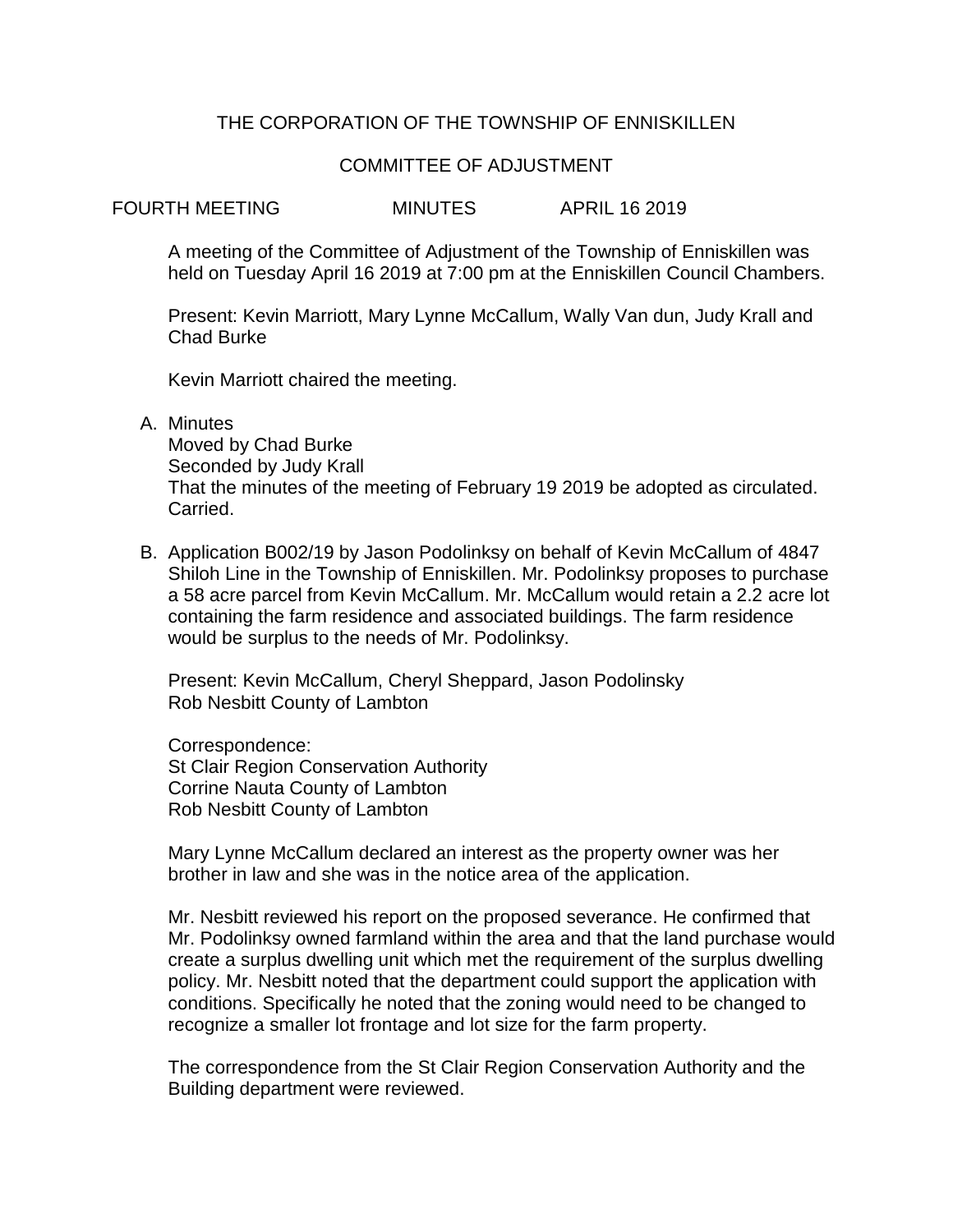# FOURTH MEETING 2 APRIL 16 2019

Wally Van Dun noted that during his site visit he had noted two debris piles associated with the farm property. He recommended that the piles be cleaned up and not be reused in the future.

Moved by Judy Krall Seconded by Wally Van Dun That application B002/19 be approved subject to conditions. Carried.

- 1. That a copy of the deed and survey in a form suitable for registration be deposited with the Secretary Treasurer.
- 2. That a fee of \$250.00 be paid to the Township of Enniskillen by cash or certified cheque.
- 3. That all conditions are to be fulfilled within one year of the notice of decision of this consent. The certificate of consent required by Section 53(42) of the Planning Act must be obtained within one year after notice of decision of this consent.
- 4. That the applicant obtain a rezoning of the retained farm to prohibit a new residential dwelling and to recognize the reduced size and frontage of the retained farm property.
- 5. That if deemed necessary by the Township a new access be installed to the retained farm at the expense of the applicant.
- 6. That the Township Engineer review existing drainage reports and where required prepare amended schedules to reflect the new property owners. That the applicants pay the cost of the work and agree to the revised schedules.
- 7. That the septic system be included on the survey and a copy provided to the Township for the property file.
- 8. That a parks fee of \$1,000 be paid to the Township of Enniskillen
- 9. That two open burning sites be cleaned up and their use be discontinued.

## EFFECT OF WRITTEN AND ORAL SUBMISSIONS:

Submissions were made by the applicants, County Planning and Development Services and the St Clair Region Conservation Authority and helped the Committee make an informed decision with appropriate conditions of approval.

## REASONS:

The General intent of the Provincial Policy Statement and the Enniskillen Official Plan is maintained.

C. Application B003/19 by DWW Farms Ltd for a property located at 2624 Mandaumin Road in the Township of Enniskillen. DWW Farms Ltd has recently purchase the 200 acre farm property and requests to separate the farm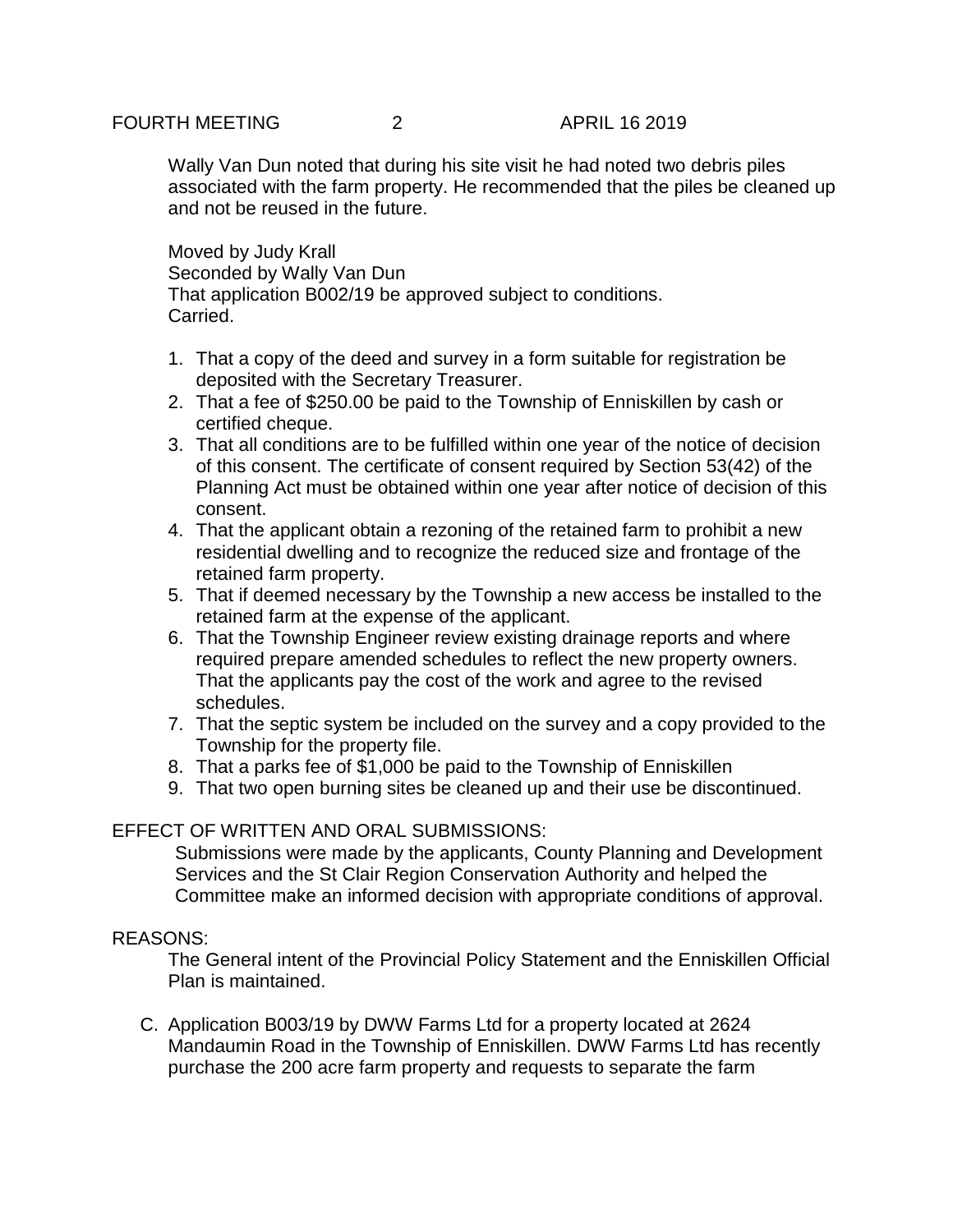residence consisting of a 200 acre parcel from the farm. The residence is surplus to the needs of the purchaser.

Present: Mr. and Mrs. Jansen Rob Nesbitt County of Lambton

Correspondence: St Clair Region Conservation Authority Public Works County of Lambton Corrine Nauta County of Lambton Rob Nesbitt County of Lambton

Mr. Nesbitt reviewed his planning report confirming that the farmer met the requirements within the official plan for a surplus dwelling unit. Mr. Nesbitt noted that a rezoning would be required to prohibit the construction of a dwelling unit on the retained farm in the future.

A review was made of the correspondence from the other organizations.

Moved by Wally Van Dun Seconded by Mary Lynne McCallum That application B003/19 be approved subject to conditions. Carried

- 1. That a copy of the deed and survey in a form suitable for registration be deposited with the Secretary Treasurer.
- 2. That a fee of \$250.00 be paid to the Township of Enniskillen by cash or certified cheque.
- 3. That all conditions are to be fulfilled within one year of the notice of decision of this consent. The certificate of consent required by Section 53(42) of the Planning Act must be obtained within one year after notice of decision of this consent.
- 4. That the applicant obtains a rezoning of the retained farm to prohibit a new residential dwelling on the retained farm property.
- 5. That if deemed necessary by the Township a new access be installed to the retained farm at the expense of the applicant.
- 6. That the Township Engineer review existing drainage reports and where required prepare amended schedules to reflect the new property ownership. That the applicants pay the cost of the work and agree to the revised schedules.
- 7. That the septic system be partially uncovered and that a revised drawing be prepared of the septic system on the survey of the property to the satisfaction of the Private Sewage System Coordinator.
- 8. That in the event that the septic system is not compliant a new Part 8 system be installed.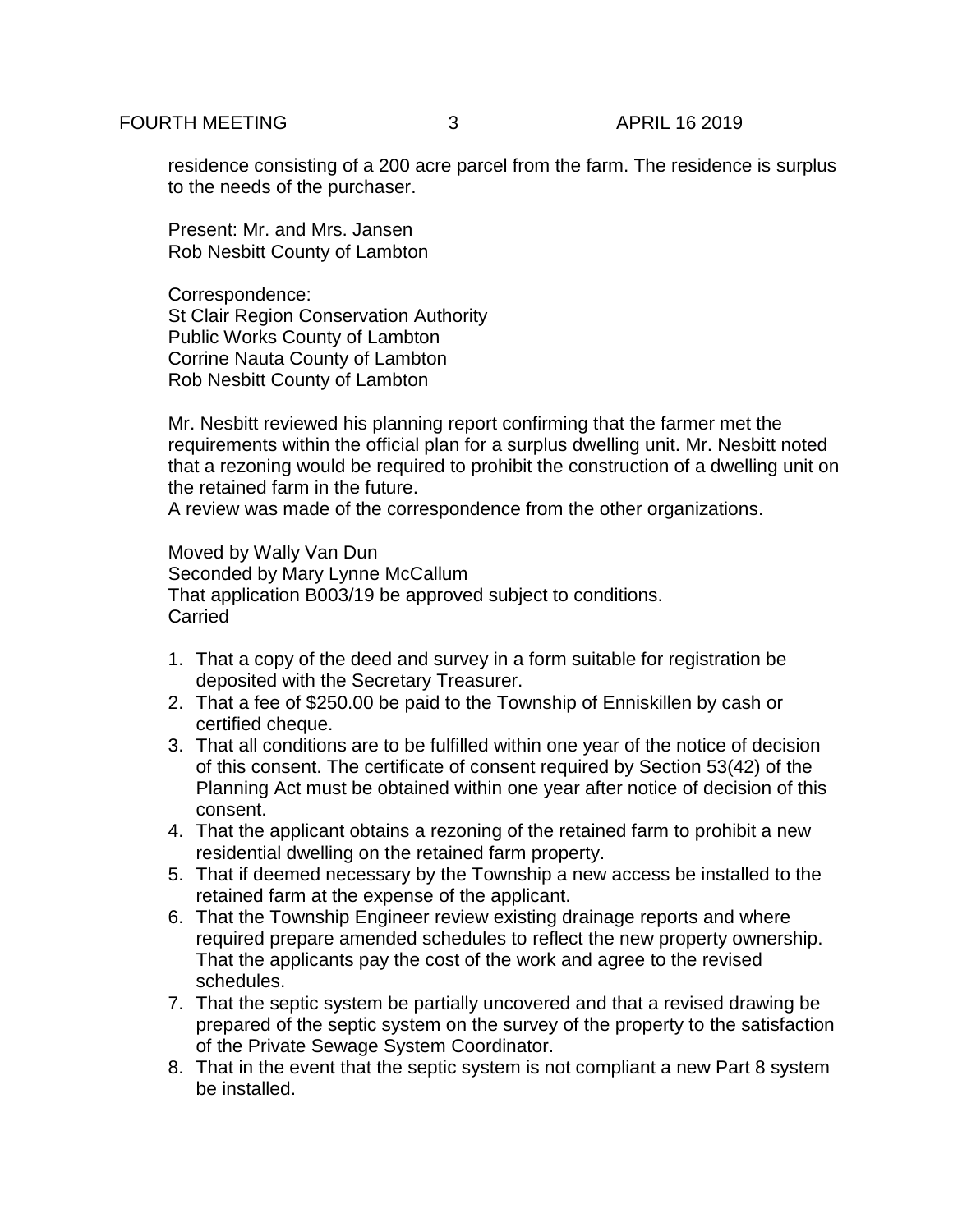FOURTH MEETING 4 APRIL 16 2019

9. That a parks fee of \$1,000 be paid to the Township of Enniskillen.

EFFECT OF WRITTEN AND ORAL SUBMISSIONS:

Submissions were made by the applicants, County Planning and Development Services and the St Clair Region Conservation Authority and helped the Committee make an informed decision with appropriate conditions of approval.

#### REASONS:

The general intent of the Provincial Policy Statement and the Enniskillen Official Plan is maintained.

D. Request for Certificate of Validation: 4607 Churchill Line Present: Wallace Lang and Jack Fraser Rob Nesbitt County of Lambton

Mr. Nesbitt reported that Wallace Lang had requested that the Committee exercise its authority under Section 57 of the Planning Act to correct a prior contravention of the land division provisions of the Act.

He reported that in 1971 Mr. Fraser had purchased and registered a deed for a 50 acre farm parcel without obtaining planning approval. A second 50 acre parcel was purchased in 1975 without obtaining planning approval.

Mr. Nesbitt reported that the Committee approval would permit the clarification of title and would end in the two 50 acre parcels being consolidated as one parcel. Mr. Nesbitt reported that there were no issues with the Official Plan policies or the zoning bylaw regulations.

Moved by Wally Van Dun Seconded by Mary Lynne McCallum That the Secretary Treasurer prepare a certificate of validation for Part lot 17 Concession 14 in the ownership of Mr. Jack Fraser. Carried.

E. Adjournment

Moved by Wally Van Dun Seconded by Mary Lynne McCallum That the meeting of the Committee of Adjustment be adjourned and that the regular meeting of Council be opened. Carried.